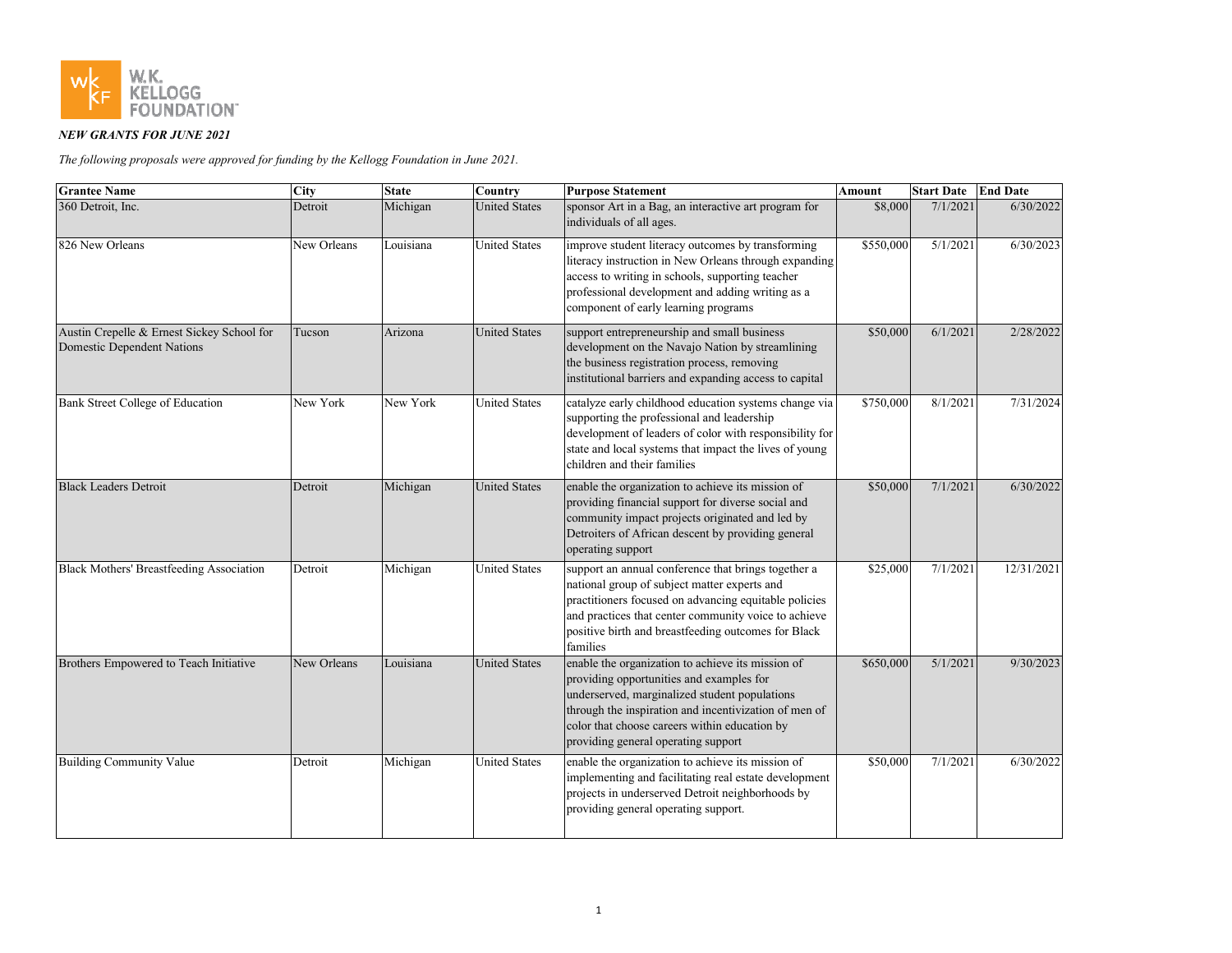| <b>Grantee Name</b>                                                    | City                    | <b>State</b>            | Country              | <b>Purpose Statement</b>                                                                                                                                                                                                                                                                                                   | Amount      | <b>Start Date</b> | <b>End Date</b> |
|------------------------------------------------------------------------|-------------------------|-------------------------|----------------------|----------------------------------------------------------------------------------------------------------------------------------------------------------------------------------------------------------------------------------------------------------------------------------------------------------------------------|-------------|-------------------|-----------------|
| Center for Civic Policy                                                | Albuquerque             | New Mexico              | <b>United States</b> | advance diversity, equity, and inclusion among key<br>civic engagement organizations in New Mexico while<br>simultaneously supporting a process of learning that<br>builds a collective understanding of the root causes of<br>oppression                                                                                  | \$200,000   | 5/1/2021          | 4/30/2022       |
| Center for Civic Policy                                                | Albuquerque             | New Mexico              | <b>United States</b> | enable the organization to achieve its mission of<br>increasing civic engagement among traditionally<br>disenfranchised communities through strategic<br>engagement campaigns, fostering a culture of<br>disciplined collaboration and nurturing leadership<br>networks by providing general operating support             | \$800,000   | 6/1/202           | 5/31/2023       |
| Center for Employment Opportunities                                    | New York                | New York                | <b>United States</b> | conduct a formal evaluation of the Returning Citizens<br>Stimulus program and create an evidence base for<br>wider adoption of cash assistance                                                                                                                                                                             | \$1,250,000 | 4/1/2021          | 3/31/2023       |
| Center for Transformative Action                                       | Ithaca                  | New York                | <b>United States</b> | facilitate sustainability of a community-supported peer-<br>review journal dedicated to equitable community food<br>systems                                                                                                                                                                                                | \$35,000    | 6/1/2021          | 5/31/2022       |
| Centro Profesional Indígena de Asesoría,<br>Defensa y Traducción, A.C. | Oaxaca de Juárez Oaxaca |                         | Mexico               | enable the organization to achieve its mission to<br>defend, disseminate and promote indigenous peoples<br>rights to generate social justice and intercultural<br>dialogue by providing general operating support                                                                                                          | \$19,893    | 6/1/2021          | 12/31/2021      |
| Cherry Street Services, Inc.                                           | <b>Grand Rapids</b>     | Michigan                | <b>United States</b> | rapidly respond to the need to increase access to<br>information about and options to receive the COVID-<br>19 vaccine in Grand Rapids' communities of color<br>and vulnerable populations through a community-<br>based, mobile service strategy.                                                                         | \$1,000,000 | 6/1/202           | 5/31/2022       |
| Children's Funding Project                                             | Washington              | District of<br>Columbia | <b>United States</b> | bring leaders of dedicated early childhood funds<br>together, as well as provide technical assistance and<br>coaching, with the intent of accountable<br>implementation to advance racial equity in local<br>communities                                                                                                   | \$250,000   | 7/1/2021          | 6/30/2023       |
| Community Foundation of Southern New<br>Mexico                         | Las Cruces              | New Mexico              | <b>United States</b> | design and implement a two-year statewide<br>Guaranteed Basic Income pilot and policy project to<br>address poverty and economic insecurity for low-<br>income families in New Mexico with a focus on<br>immigrant families                                                                                                | \$954,295   | 6/1/202           | 5/31/2023       |
| <b>Conexion Americas</b>                                               | Nashville               | Tennessee               | <b>United States</b> | enable the organization to achieve its mission of<br>building a welcoming community and creating<br>opportunities where Latino families can belong,<br>contribute and succeed by providing general operating<br>support                                                                                                    | \$800,000   | 6/1/2021          | 5/31/2023       |
| DC Public Education Fund                                               | Washington              | District of<br>Columbia | <b>United States</b> | provide funds to sponsor a charitable event, the annual<br>Standing Ovation for DC Public Schools event                                                                                                                                                                                                                    | \$10,000    | 5/1/2021          | 5/31/2021       |
| Delta State University                                                 | Cleveland               | Mississippi             | <b>United States</b> | build wealth and economic stability for women of<br>color and their families by opening the very first<br>minority women's business center in the state of<br>Mississippi that provides business planning, technical<br>assistance and capacity building, access to capital,<br>mentoring, and financial literacy training | \$1,050,000 | 6/1/2021          | 11/30/2023      |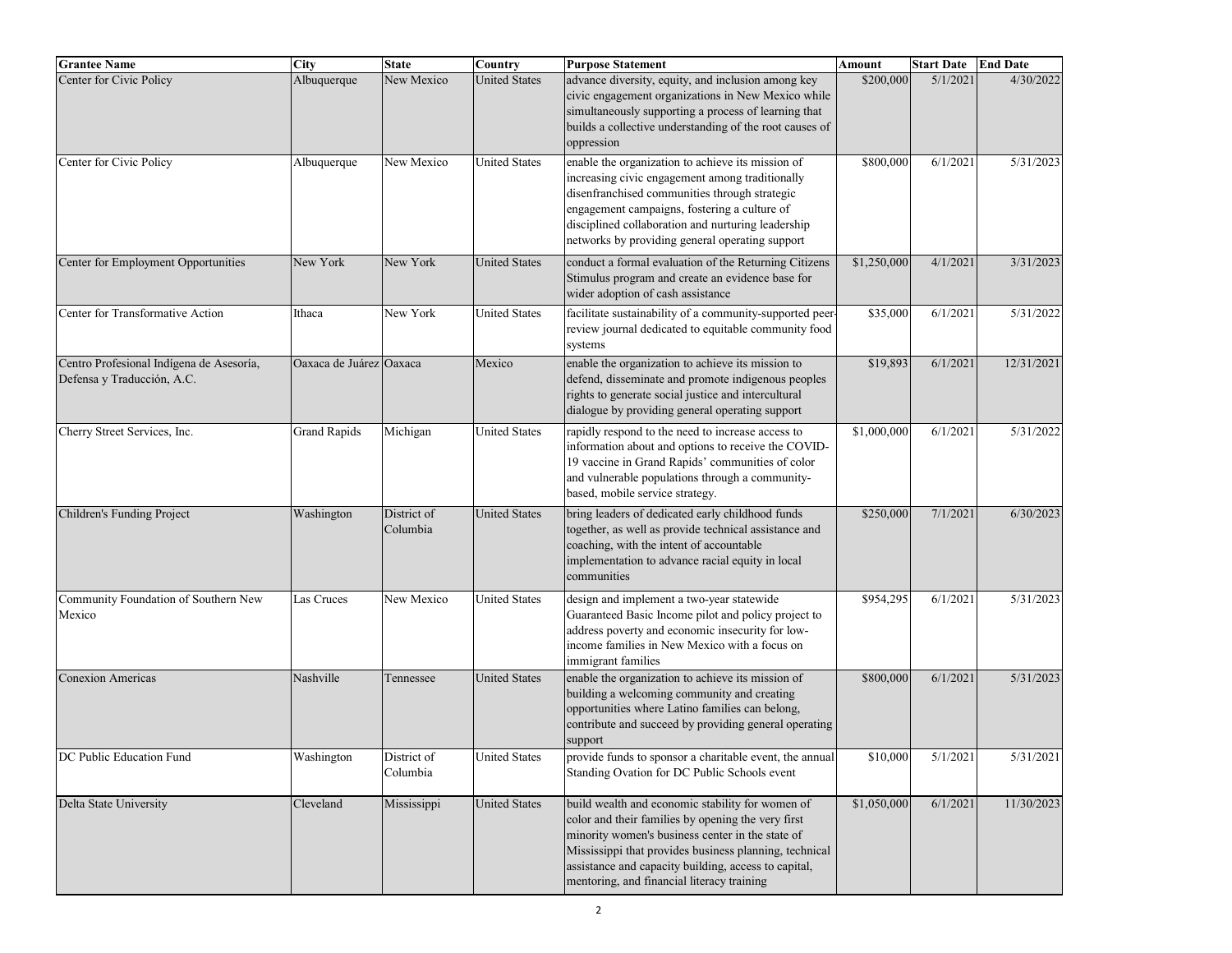| <b>Grantee Name</b>                                                 | City                | <b>State</b>            | $\overline{\mathrm{C}}$ ountry | <b>Purpose Statement</b>                                                                                                                                                                                                                                                                                             | Amount      | <b>Start Date</b> | <b>End Date</b> |
|---------------------------------------------------------------------|---------------------|-------------------------|--------------------------------|----------------------------------------------------------------------------------------------------------------------------------------------------------------------------------------------------------------------------------------------------------------------------------------------------------------------|-------------|-------------------|-----------------|
| Detroit Food Policy Council                                         | Detroit             | Michigan                | <b>United States</b>           | work with community members and food system<br>partner organizations in Detroit to develop and pilot<br>test storytelling as a strategy to promote food security,<br>food sovereignty, and race equity within the food<br>system                                                                                     | \$25,000    | 6/1/2021          | 12/31/2021      |
| Detroit Parent Network                                              | Detroit             | Michigan                | <b>United States</b>           | increase access to COVID-19 vaccination information<br>and administration of doses and provide access to<br>health supports in Detroit by expanding the<br>implementation of a community-based trusted<br>messenger strategy and deployment of health<br>advocates through a community-based coalition model         | \$500,000   | 6/1/2021          | 5/31/2022       |
| Families & Youth, Inc.                                              | Las Cruces          | New Mexico              | <b>United States</b>           | plan, design and coordinate a Guaranteed Basic<br>Income Pilot Project to curb poverty for families in<br>Dona Ana County                                                                                                                                                                                            | \$200,000   | 7/1/2021          | 6/30/2023       |
| Families and Friends of Louisiana's<br><b>Incarcerated Children</b> | New Orleans         | Louisiana               | <b>United States</b>           | enable the organization to achieve its mission of<br>creating a better life for all of Louisiana's youth,<br>especially those involved in or targeted by the juvenile<br>justice system, by providing general operating support                                                                                      | \$750,000   | 6/1/2021          | 8/31/2023       |
| Families USA Foundation, Inc.                                       | Washington          | District of<br>Columbia | <b>United States</b>           | promote equitable Medicaid policy to benefit children<br>and families by building capacity among advocates,<br>supporting cross-sector coalitions, and disseminating<br>knowledge and policy recommendations                                                                                                         | \$1,500,000 | 6/1/2021          | 5/31/2023       |
| Farmington Municipal Schools                                        | Farmington          | New Mexico              | <b>United States</b>           | increase the number of bilingual teacher candidates<br>entering the educator workforce by building strong<br>partnerships and deploying an equity strategy with<br>intentional community outreach                                                                                                                    | \$300,000   | 6/1/2021          | 5/31/2024       |
| First Steps Kent                                                    | <b>Grand Rapids</b> | Michigan                | <b>United States</b>           | improve coordination and alignment to support a<br>comprehensive and equitable early childhood system<br>that ensures children and families have access to<br>appropriate care and services and supports so that<br>every child enters kindergarten healthy and ready to<br>succeed in school and life               | \$750,000   | 6/1/2021          | 8/31/2024       |
| Fundación CEJIL/Mesoamérica                                         | San José            |                         | Costa Rica                     | contribute to improving the well-being of indigenous<br>peoples in Chiapas and the Yucatán Peninsula,<br>Mexico, by increasing effectiveness in human rights<br>defense strategies and access to justice as a result of a<br>collective reflection and healing processes among<br>victims and human rights defenders | \$233,936   | 6/1/2021          | 12/31/2022      |
| Gleaners Community Food Bank of<br>Southeastern Michigan            | Detroit             | Michigan                | <b>United States</b>           | support Gleaners Community Food Bank in their<br>ongoing diversity, equity, and inclusion internal<br>(Board and staff) professional development to enable<br>them to develop a plan to revise their policies and<br>practices to include a race equity frame                                                        | \$12,000    | 7/1/2021          | 6/30/2022       |
| Grabb Local, Inc.                                                   | <b>Grand Rapids</b> | Michigan                | <b>United States</b>           | enable GRABB to achieve its mission, to empower<br>Black entrepreneurs to launch, survive, sustain, and<br>scale their businesses, by providing general operating<br>support                                                                                                                                         | \$300,000   | 7/1/2021          | 6/30/2024       |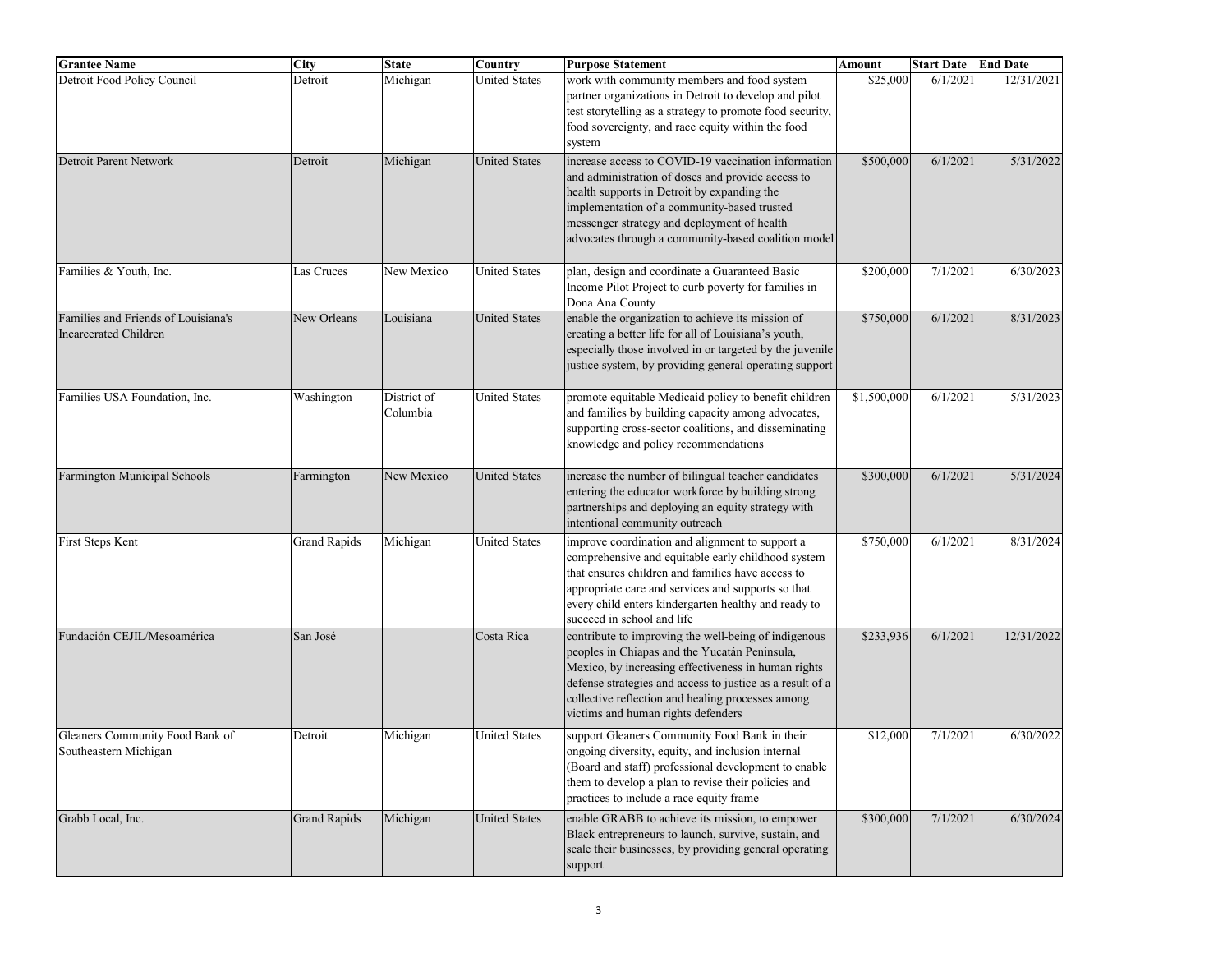| <b>Grantee Name</b>                      | <b>City</b>         | <b>State</b> | Country              | <b>Purpose Statement</b>                                                                                                                                                                                                                                                                                          | <b>Amount</b> | <b>Start Date</b> | <b>End Date</b> |
|------------------------------------------|---------------------|--------------|----------------------|-------------------------------------------------------------------------------------------------------------------------------------------------------------------------------------------------------------------------------------------------------------------------------------------------------------------|---------------|-------------------|-----------------|
| <b>Grand Rapids Community Foundation</b> | <b>Grand Rapids</b> | Michigan     | <b>United States</b> | ensure equitable access to federal and state recovery<br>funding by providing support for a dedicated local<br>advocate                                                                                                                                                                                           | \$75,000      | 6/1/2021          | 5/31/2022       |
| Heart of West Michigan United Way        | <b>Grand Rapids</b> | Michigan     | <b>United States</b> | build the new Kent County Food Policy Council into<br>an organization that uses community stakeholder input<br>and cross-sector organizational partnerships to grow<br>and strengthen the local food system with an emphasis<br>on food justice, equity, and sovereignty                                          | \$100,000     | 6/1/2021          | 5/31/2022       |
| Institute of Women and Ethnic Studies    | New Orleans         | Louisiana    | <b>United States</b> | foster strong socio-emotional support for children and<br>families seeking asylum in New Mexico by<br>developing a trauma responsive continuum for<br>emergency shelter providers that promotes healthy,<br>safety and well-being                                                                                 | \$250,000     | 6/1/2021          | 11/30/2022      |
| Intertribal Agriculture Council          | <b>Billings</b>     | Montana      | <b>United States</b> | advance Native food and farm policy towards a more<br>equitable Indigenous food and agriculture system for<br>the benefit of children, families and communities                                                                                                                                                   | \$525,000     | 5/1/2021          | 4/30/2024       |
| KID smART                                | New Orleans         | Louisiana    | <b>United States</b> | increase students' literacy scores by supporting the<br>expansion of art-based literacy programming into 12<br>additional schools                                                                                                                                                                                 | \$300,000     | 7/1/2021          | 6/30/2023       |
| Las Cruces Public Schools                | Las Cruces          | New Mexico   | <b>United States</b> | improve the quality of education for children in Dona<br>Ana County by expanding community schools<br>integrated services focused on academic, health and<br>social services to improve student learning, create<br>stronger families and build healthier communities                                             | \$600,000     | 6/1/2021          | 5/31/2023       |
| Michigan Advocacy Program                | Ypsilanti           | Michigan     | <b>United States</b> | enable the organization to achieve its mission of<br>advancing the safety, independence and economic<br>stability of those most affected by poverty, racism,<br>and other structurally oppressive systems through<br>increased access to justice and systemic solutions by<br>providing general operating support | \$1,000,000   | 6/1/2021          | 5/31/2024       |
| Michigan Breastfeeding Network           | Lansing             | Michigan     | <b>United States</b> | sponsor a convening of International Board Certified<br>Lactation Consultants (IBCLCs) in Michigan focused<br>on diversifying the field to include more people of<br>color and produce knowledge products that can be<br>used to support adequate compensation for IBCLCs                                         | \$25,000      | 6/1/2021          | 11/30/2021      |
| Michigan Breastfeeding Network           | Lansing             | Michigan     | <b>United States</b> | build the capacity of Milk Like Mine which will lead<br>to improved birth and lactation outcomes for African<br>American babies and their families in Battle Creek.                                                                                                                                               | \$75,000      | 6/1/2021          | 11/30/2022      |
| Michigan College Access Network          | Lansing             | Michigan     | <b>United States</b> | expand educational pathways for Michigan residents<br>that lead to in-demand industry certificates, post-<br>secondary credentials, employment and improved<br>economic mobility                                                                                                                                  | \$250,000     | 5/1/2021          | 4/30/2024       |
| Michigan Nonprofit Association           | Lansing             | Michigan     | <b>United States</b> | increase participation in the redistricting mapping<br>process by mobilizing nonprofits outreach and<br>communications efforts statewide to achieve fair and<br>impartial district maps that promote equity so<br>underrepresented groups have a voice in local, state<br>and federal decision-making processes   | \$500,000     | 5/1/2021          | 4/30/2022       |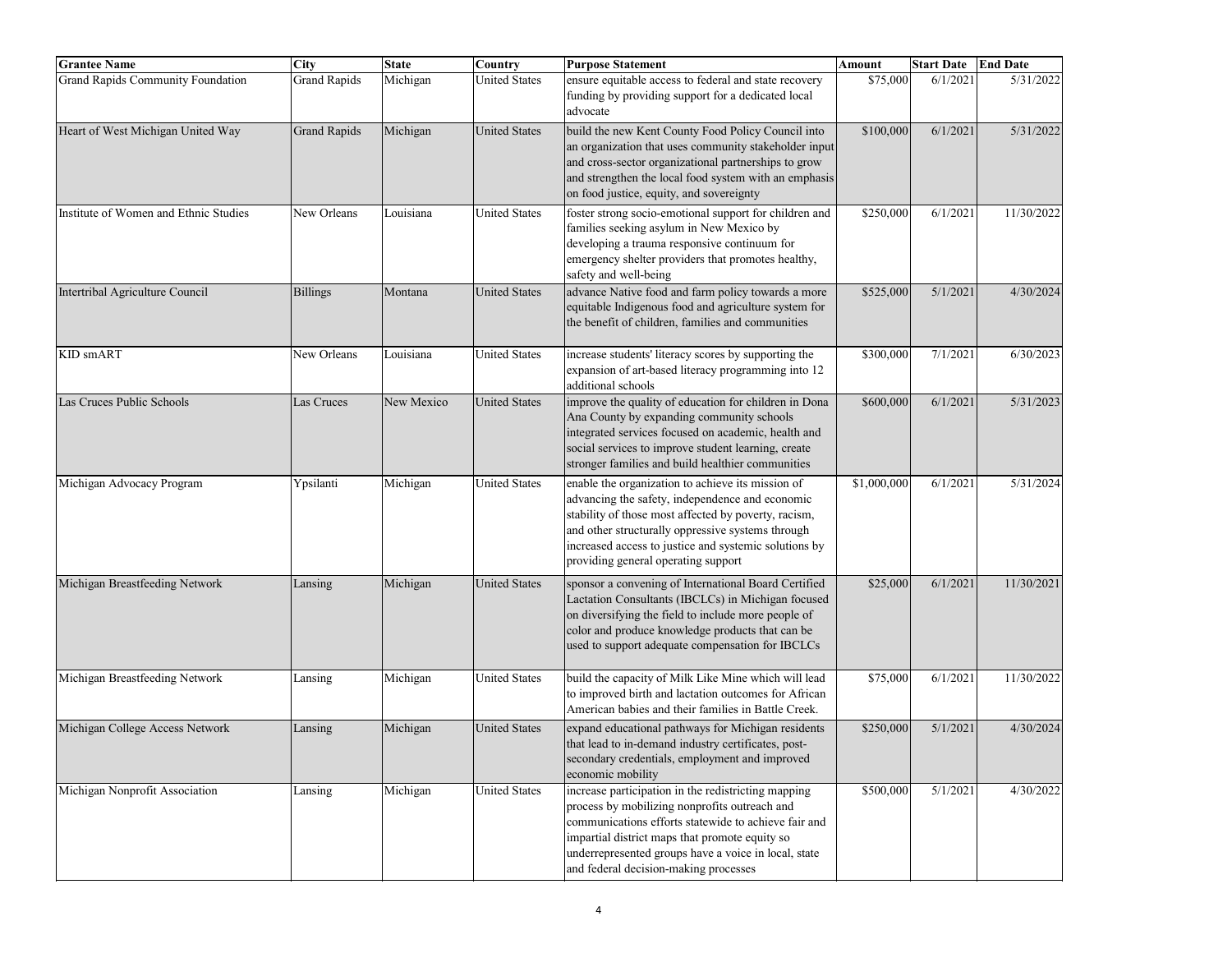| <b>Grantee Name</b>                        | <b>City</b> | <b>State</b>            | $\overline{\text{Country}}$ | <b>Purpose Statement</b>                                                                                                                                                                                                                                                                            | Amount      | <b>Start Date</b> | <b>End Date</b> |
|--------------------------------------------|-------------|-------------------------|-----------------------------|-----------------------------------------------------------------------------------------------------------------------------------------------------------------------------------------------------------------------------------------------------------------------------------------------------|-------------|-------------------|-----------------|
| Mississippi Association of Cooperatives    | Jackson     | Mississippi             | <b>United States</b>        | enable the organization to achieve its mission of<br>serving farmers, their families, and communities in<br>increasing their livelihood security and improving<br>quality of life by providing general operating support                                                                            | \$500,000   | 6/1/2021          | 8/31/2023       |
| Mississippi Votes                          | Jackson     | Mississippi             | <b>United States</b>        | enable the organization to achieve its mission of<br>cultivating and encouraging a culture of civic<br>engagement, empowering young people, and<br>educating communities on voting rights through place-<br>based grassroots organizing by providing general<br>operating support                   | \$430,000   | 7/1/2021          | 3/31/2023       |
| National Academy of Sciences               | Washington  | District of<br>Columbia | <b>United States</b>        | conduct a consensus study to examine strategies,<br>policies, and programs that have the potential to<br>reduce intergenerational poverty and address<br>inequality for youth ages five to twenty-five in the<br><b>United States</b>                                                               | \$300,000   | 8/1/2021          | 3/31/2024       |
| National Workforce Registry Alliance, Inc. | Washington  | District of<br>Columbia | <b>United States</b>        | conduct a strategic planning process to refine vision,<br>mission, goals, and priorities that operationalize racial<br>equity and create best practices for community<br>engagement as a mechanism to drive systems change<br>for early childhood professional development<br>registries nationally | \$200,000   | 6/1/2021          | 12/31/2022      |
| New Mexico Community Foundation            | Santa Fe    | New Mexico              | <b>United States</b>        | advance racial equity in Bernalillo County by<br>engaging youth ages 13-25 in a leadership curriculum<br>that builds their multi-media skills, and increases their<br>knowledge and understanding of critical race theory,<br>civic engagement and power analysis                                   | \$400,000   | 6/1/2021          | 5/31/2023       |
| New Mexico Immigrant Law Center            | Albuquerque | New Mexico              | <b>United States</b>        | ensure the health, safety and well-being of children<br>and families in New Mexico legally seeking asylum in<br>the United States by providing legal representation<br>and advocacy efforts that address their legal status and<br>basic needs                                                      | \$500,000   | 6/1/2021          | 5/31/2023       |
| New Orleans Youth Alliance                 | New Orleans | Louisiana               | <b>United States</b>        | enable the organization to achieve its mission of<br>fostering youth-centered policies and cultivating a<br>system of high-quality, well-resourced youth<br>development organizations grounded in racial equity<br>and youth leadership by providing general operating<br>support                   | \$750,000   | 6/1/2021          | 4/30/2024       |
| North Carolina State University            | Raleigh     | North Carolina          | <b>United States</b>        | catalyze a justice-centered participatory practice in<br>support of North Carolina's network of food councils<br>towards a more prosperous food system for children,<br>families and communities                                                                                                    | \$300,000   | 6/1/2021          | 5/31/2023       |
| Northern Great Lakes Initiatives           | Marquette   |                         | United States               | create three new loan products for low- to moderate-<br>income and targeting Black, Indigenous, People of<br>Color (BIPOC) entrepreneurs and small business<br>owners in Battle Creek who do not qualify for<br>traditional financing                                                               | \$1,000,000 | 6/1/2021          | 11/30/2022      |
| OLÉ Education Fund                         | Albuquerque | New Mexico              | <b>United States</b>        | build a multi-racial, multi-ethnic, broad-base, non-<br>partisan movement to advance an equitable early<br>childhood education system in New Mexico                                                                                                                                                 | \$1,250,000 | 7/1/2021          | 11/30/2022      |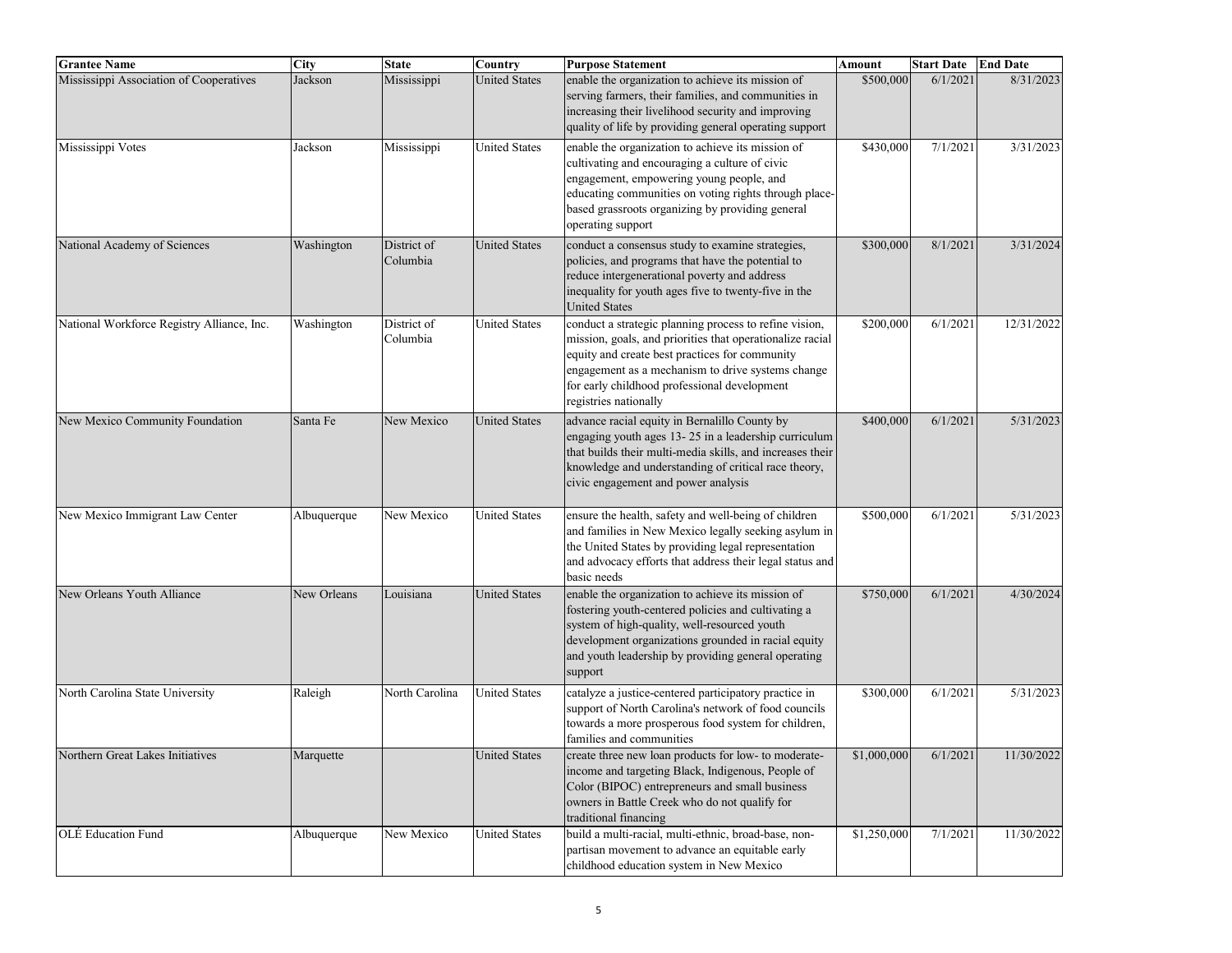| <b>Grantee Name</b>                                                                              | City          | <b>State</b>            | $\overline{\mathrm{Country}}$ | <b>Purpose Statement</b>                                                                                                                                                                                                                                                                                                   | Amount      | <b>Start Date</b> | <b>End Date</b> |
|--------------------------------------------------------------------------------------------------|---------------|-------------------------|-------------------------------|----------------------------------------------------------------------------------------------------------------------------------------------------------------------------------------------------------------------------------------------------------------------------------------------------------------------------|-------------|-------------------|-----------------|
| One Voice                                                                                        | Jackson       | Mississippi             | <b>United States</b>          | enable the organization to achieve its mission of<br>working to give voice to marginalized and vulnerable<br>communities across the South by providing general<br>operating support                                                                                                                                        | \$500,000   | 7/1/2021          | 8/31/2023       |
| Our Voice, Nuestra Voz                                                                           | New Orleans   | Louisiana               | <b>United States</b>          | enable the organization to achieve its mission of<br>building the capacity of community members to act as<br>advocates in order to create a more equitable city by<br>providing general operating support                                                                                                                  | \$300,000   | 5/1/2021          | 6/30/2023       |
| President and Fellows of Harvard College<br>through Harvard T.H. Chan School of Public<br>Health | <b>Boston</b> | Massachusetts           | <b>United States</b>          | support the work of Solidarity Council on Racial<br>Equity members to advance racial equity and<br>transformative solidarity efforts as a force for change<br>by supporting the development of comprehensive<br>resources for low-income, immigrant, and minority<br>parents of young children impacted by Covid-19        | \$578,888   | 5/1/2021          | 10/31/2022      |
| Prevention Institute                                                                             | Oakland       | California              | <b>United States</b>          | advance a system of prevention for racial justice and<br>health equity that benefits children, families, and<br>communities through policy development,<br>partnerships and narrative change                                                                                                                               | \$1,050,000 | 6/1/2021          | 5/31/2024       |
| <b>Pyblic Foundation</b>                                                                         | Atlanta       | Georgia                 | <b>United States</b>          | build the information technology capacity of ten<br>developing countries to monitor and report progress<br>toward achieving Sustainable Development Goals<br>(SDGs) and promote the significance of reducing<br>inequalities as a condition for sustainable economic<br>and social development through a SDG Data Alliance | \$1,000,000 | 7/1/2021          | 12/31/2022      |
| REACH Riverside Development Corporation                                                          | Wilmington    | Delaware                | <b>United States</b>          | enable the organization to achieve its mission of<br>eliminating structural racism by promoting racial<br>justice and upward economic mobility through general<br>operating support                                                                                                                                        | \$1,000,000 | 6/1/2021          | 5/31/2023       |
| Regents of the University of New Mexico                                                          | Albuquerque   | New Mexico              | <b>United States</b>          | leverage partnerships to improve educational<br>outcomes for refugee children by increasing quality<br>and access of culturally and linguistically centered<br>Early Childhood Education                                                                                                                                   | \$1,008,130 | 6/1/2021          | 5/31/2024       |
| Regents of the University of New Mexico                                                          | Albuquerque   | New Mexico              | <b>United States</b>          | develop new approaches for innovative, cross-<br>disciplinary integration in the preparation of Early<br>Childhood Educators matching actual community<br>cultural and linguistic needs                                                                                                                                    | \$1,498,565 | 6/1/2021          | 7/31/2023       |
| Sista Midwife Productions                                                                        | New Orleans   | Louisiana               | <b>United States</b>          | improve birth outcomes among Black mothers by<br>increasing the number of black perinatal workers and<br>supporting and training parents on their birthing rights                                                                                                                                                          | \$225,000   | 6/1/2021          | 12/31/2023      |
| Small Business Majority Foundation, Inc.                                                         | Washington    | District of<br>Columbia | United States                 | support equitable implementation of Colorado's paid<br>family and medical leave by elevating the voices of<br>small businesses and educating business owners about<br>their rights and responsibilities under the law                                                                                                      | \$300,000   | 6/1/2021          | 5/31/2023       |
| Social Science Research Council                                                                  | Brooklyn      | New York                | <b>United States</b>          | increase economic opportunities for young adults and<br>young parents in New Orleans by producing a data<br>report highlighting their needs, current barriers, and<br>pathways to future success                                                                                                                           | \$75,000    | 6/1/2021          | 12/31/2022      |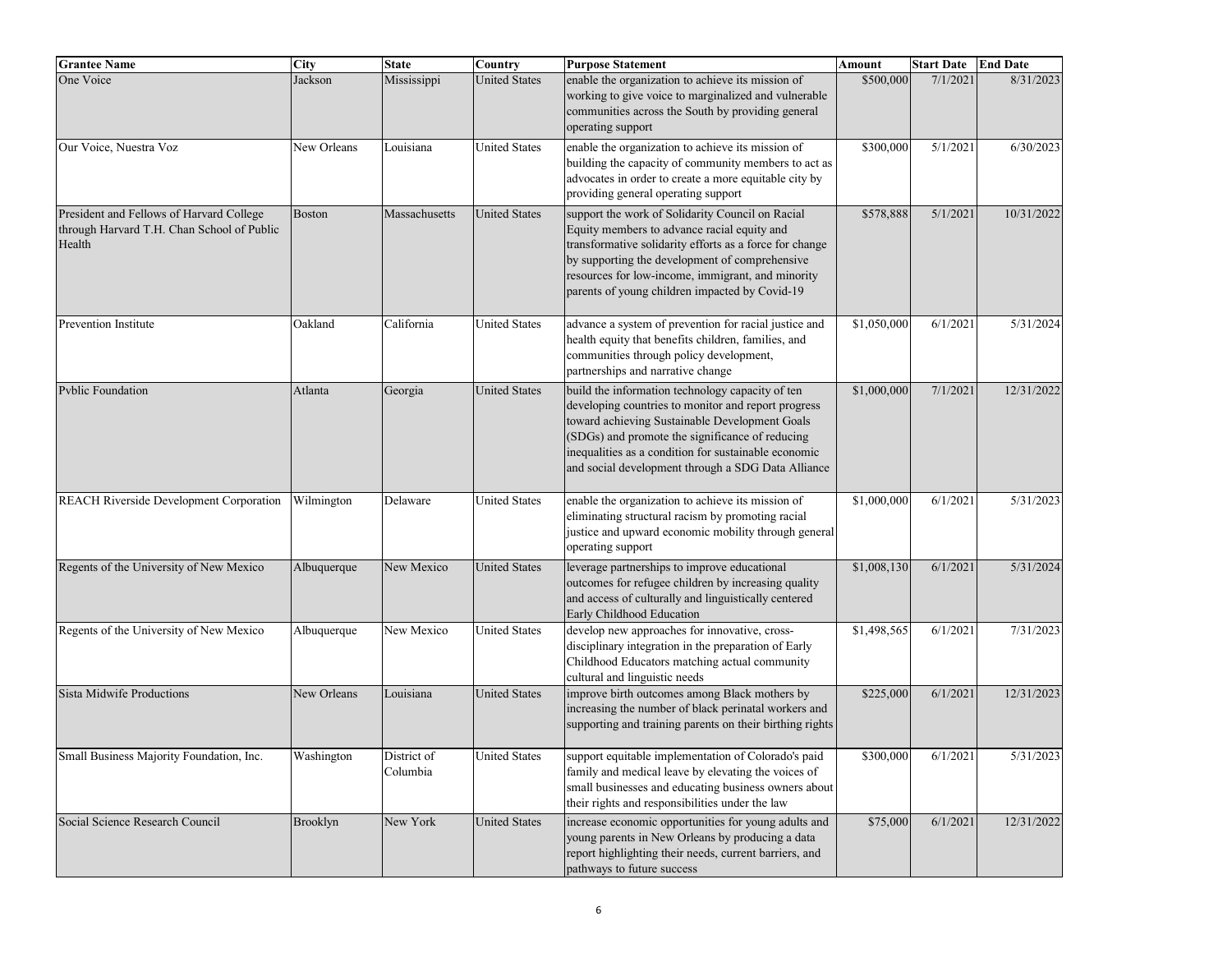| <b>Grantee Name</b>                       | <b>City</b>   | <b>State</b>  | Country              | <b>Purpose Statement</b>                                                                                                                                                                                                                                                                                            | Amount    | <b>Start Date</b> | <b>End Date</b> |
|-------------------------------------------|---------------|---------------|----------------------|---------------------------------------------------------------------------------------------------------------------------------------------------------------------------------------------------------------------------------------------------------------------------------------------------------------------|-----------|-------------------|-----------------|
| Southwestern Indian Polytechnic Institute | Albuquerque   | New Mexico    | <b>United States</b> | expand the ACCESS program, providing a wholistic<br>framework to support students in employment and<br>family economic security with specific emphasis on<br>food systems and indigenous food sovereignty                                                                                                           | \$500,000 | 7/1/2021          | 6/30/2023       |
| Special Education Leader Fellowship       | New Orleans   | Louisiana     | <b>United States</b> | increase students' literacy rates by providing high-<br>quality literacy-focused professional development to<br>teachers and diversifying the cadre of special<br>education and literacy-trained teachers and leaders                                                                                               | \$400,000 | 5/1/2021          | 4/30/2023       |
| St. Augustine High School                 | New Orleans   | Louisiana     | <b>United States</b> | ensure the leadership growth and academic<br>development of Black males in New Orleans by<br>supporting an innovative Gifted Academy targeting<br>students who normally are unable to access the<br>resources provided                                                                                              | \$700,000 | 6/1/2021          | 8/31/2023       |
| <b>State Innovation Exchange</b>          | Madison       | Wisconsin     | <b>United States</b> | grow and expand SiX's agriculture & food Systems<br>programming to center race, equity, and access<br>towards a more equitable food and agriculture system                                                                                                                                                          | \$300,000 | 6/1/2021          | 5/31/2023       |
| The Century Foundation Inc.               | New York      | New York      | <b>United States</b> | advance educational equity in diverse learning<br>environments via dual language immersion programs                                                                                                                                                                                                                 | \$700,000 | 7/1/2021          | 6/30/2022       |
| The Corbin Hill Food Project, Inc.        | New York      | New York      | <b>United States</b> | enable the organization to achieve its mission of<br>connecting communities with good food from<br>sustainable family farms by providing general<br>operating support                                                                                                                                               | \$300,000 | 6/1/2021          | 5/31/2023       |
| Third Sector New England, Inc.            | <b>Boston</b> | Massachusetts | <b>United States</b> | provide funds to sponsor a charitable event, the 2021<br><b>BUILD Conference Reinvent Quality Improvement in</b><br>Early Care and Education to Advance Racial Equity                                                                                                                                               | \$25,000  | 7/1/2021          | 10/31/2021      |
| TrainingGrounds Inc                       | Slidell       | Louisiana     | <b>United States</b> | enable the organization to achieve its mission of<br>assisting families, educators, and communities in<br>strengthening the foundation on which children can<br>succeed by providing general operating support                                                                                                      | \$300,000 | 6/1/2021          | 9/30/2023       |
| Twin Cities Public Television, Inc.       | St. Paul      | Minnesota     | <b>United States</b> | support the national broadcast re-release and public<br>availability of Slavery By Another Name, a<br>documentary film project describing the forced labor<br>experiences of African Americans following<br>enslavement, and the enduring impact on the well-<br>being of African American families and communities | \$50,000  | 6/1/202           | 5/30/2022       |
| <b>UC Hastings Foundation</b>             | San Francisco | California    | <b>United States</b> | promote economic security for women facing<br>workplace discrimination tied to caregiving<br>responsibilities by strengthening legal protections for<br>working mothers, educating professionals and parents<br>about employment laws, and providing legal support<br>to workers                                    | \$256,002 | 5/1/2021          | 8/31/2021       |
| United for Respect Education Fund         | Brooklyn      | New York      | <b>United States</b> | enable the organization to achieve its mission of<br>fighting for big and bold policy change that improve<br>the lives of people who work in retail by providing<br>general operating support                                                                                                                       | \$600,000 | 6/1/2021          | 5/31/2023       |
| United Way for Southeastern Michigan      | Detroit       | Michigan      | <b>United States</b> | provide project support to administer a citywide Child<br>Tax Credit Campaign to expand equitable access to<br>the federal child tax credit for Detroit families                                                                                                                                                    | \$250,000 | 6/1/2021          | 5/31/2022       |